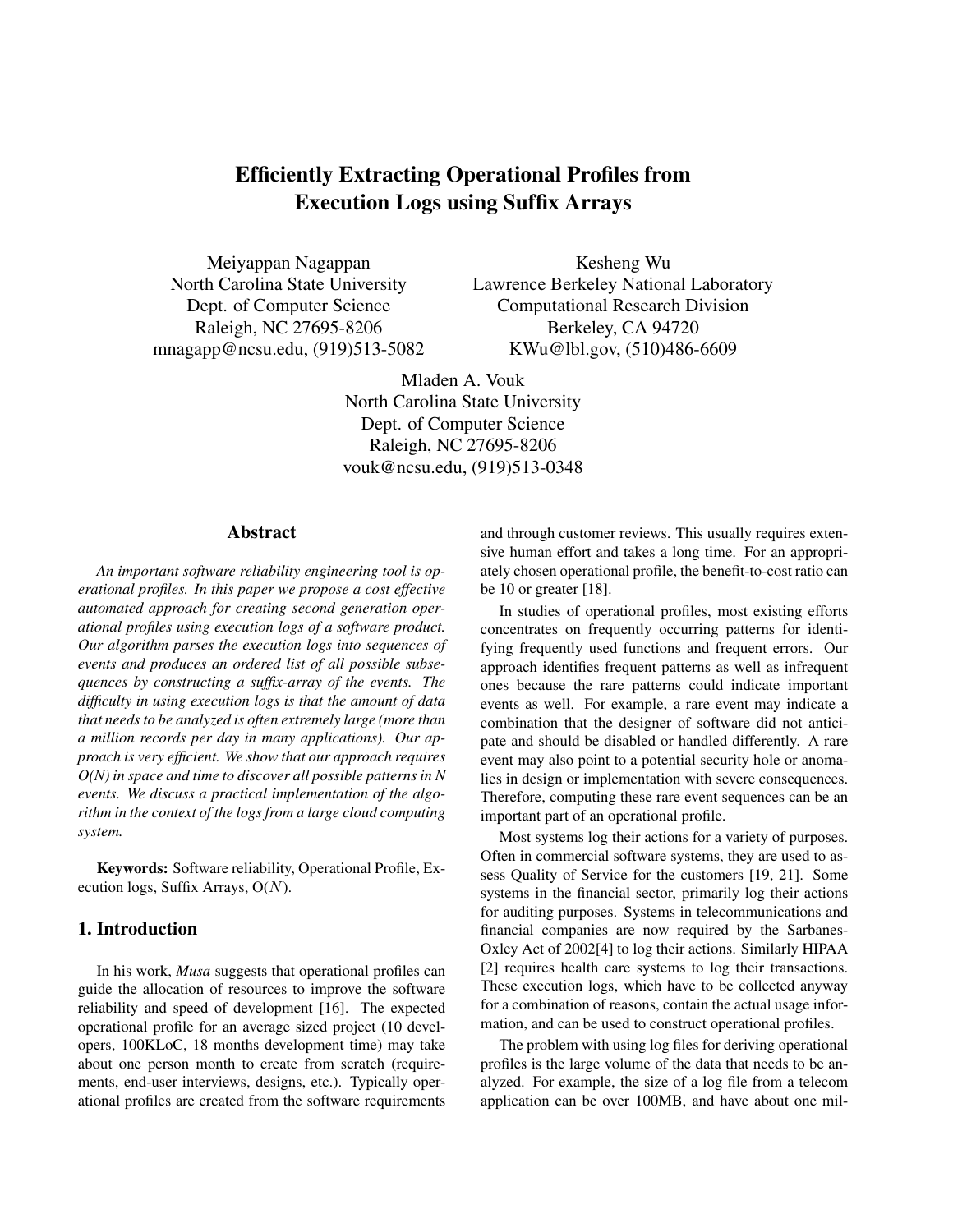lion events collected over a 24 hour period [10]. *Hassan et al.* report getting few of the most frequently occurring scenarios within 2-3 hours with some human intervention [10]. *Vaarandi*, on the other hand, used a clustering algorithm to get the patterns from event logs [23].

Finding the frequency of a particular event can be done by simply scanning the log file. But the length of sequences of events could vary from 1 to  $N/2$ , where N is the total number of events in the log file. A brute force solution to determine the frequency of all the patterns would require an exponential  $(N!)$  order of time. In this paper we introduce a new approach for construction of second generation operational profile in an automated way in  $O(kN)$  time, where  $k$  is the average frequency of the sequence of events. We define second generation operational profiles as, those operational profiles that are derived using the actual usage of a software system in a production environment. We use data structures called Suffix Arrays (SA) and Longest Common Prefix (LCP) introduced in [14] for our solution.

In practical cases it is likely that  $k$  has an average value that is much smaller than the value of  $N$  and is independent of N. This implies that complexity of our algorithm is of the order  $O(N)$ . Given that every one of the N events needs to be examined by any pattern discovery algorithm,  $O(N)$ should be regarded as the optimal complexity.

We evaluated our algorithm using logs from a cloud computing environment in production at North Carolina State University since 2004 [5], [7].

### 1.1 Organization of the Paper

The paper is organized as follows: Section 2 presents some traditional techniques used to derive operational profiles. It also provides information on suffix arrays, the data structure that we use in our approach. In section 3 we briefly discuss some of the related work. In section 4 we explain our approach of finding frequency of patterns in log files using suffix arrays and the longest common prefix array. Section 5 discusses the complexity of our algorithm. In section 6 we present and discuss results from the experiments we conducted. We also discuss some of the limitations of our approach. Section 7 concludes the paper.

#### 1.2 Contributions

Principle contributions of this paper are

1. A novel approach for construction of second generation operational profiles from execution logs. Our approach is based on the use of Suffix Arrays that are extensively used in bio-informatics domain [14] and in analyzing whole program paths for software optimizations [20], but have not been used to construct operational profiles.

- 2. A solution that finds the occurrence probability of both single events and sequences of events - from those with high occurrence probability to those with a low occurrence probability. Most other solutions provide only the probability of the most frequently occurring events [10].
- 3. An automated solution that does not require users to tune any parameters.

# 2 Background

#### 2.1 Deriving Operational Profiles

Operational profiles are traditionally created by a combination of system engineers, high-level designers, test engineers, product planners and marketing people [16]. They derive the operational profile by manually quantifying the usage of each element in the system, in a manner as close as possible to expected customer usage. However the operational profile calculated from the expected usage differs from that based on the actual usage [10], [16]. The latter is likely to lead to better reliability estimates of the system during field operation. Therefore, it is advantageous to use, in the second and higher releases of a product, operational testing profiles that are closer to the actual operational behavior of the product.

Getting the operational profile based on actual usage is not a simple matter [24]. Code profiling and trace analysis are some of the available techniques.

The Eclipse Test and Performance Tools Platform (TPTP) [1], and Java Virtual Machine Profiler Interface (JVMPI) [3], are some of the more popular code profiling tools. They are primarily used during the testing phase and not in a production environment as they can slow down the system [11]. Trace analysis tools and techniques perform a very similar task. They explore traces from program execution dynamically for a variety of purposes like software optimization. In their survey, Hamou-Lhadj and Lethbridge, discuss the strengths and weaknesses of eight trace exploration tools [8]. They state that the object oriented systems have driven the increase in the number of such tools as polymorphism and dynamic binding greatly limit the use of static analysis. They conclude with the need for a common framework for trace exploration tools and techniques.

Execution logs, code profiles and execution traces are a record of the usage of a system. But code profiles and execution traces could generate information that is orders of magnitude bigger as they may include every function call and branch statement. Since this could affect the performance of the software system, they are often not found in production systems. The execution logs on the other hand are more flexible. It collects only that information which a developer wants. Hence even production systems have logs.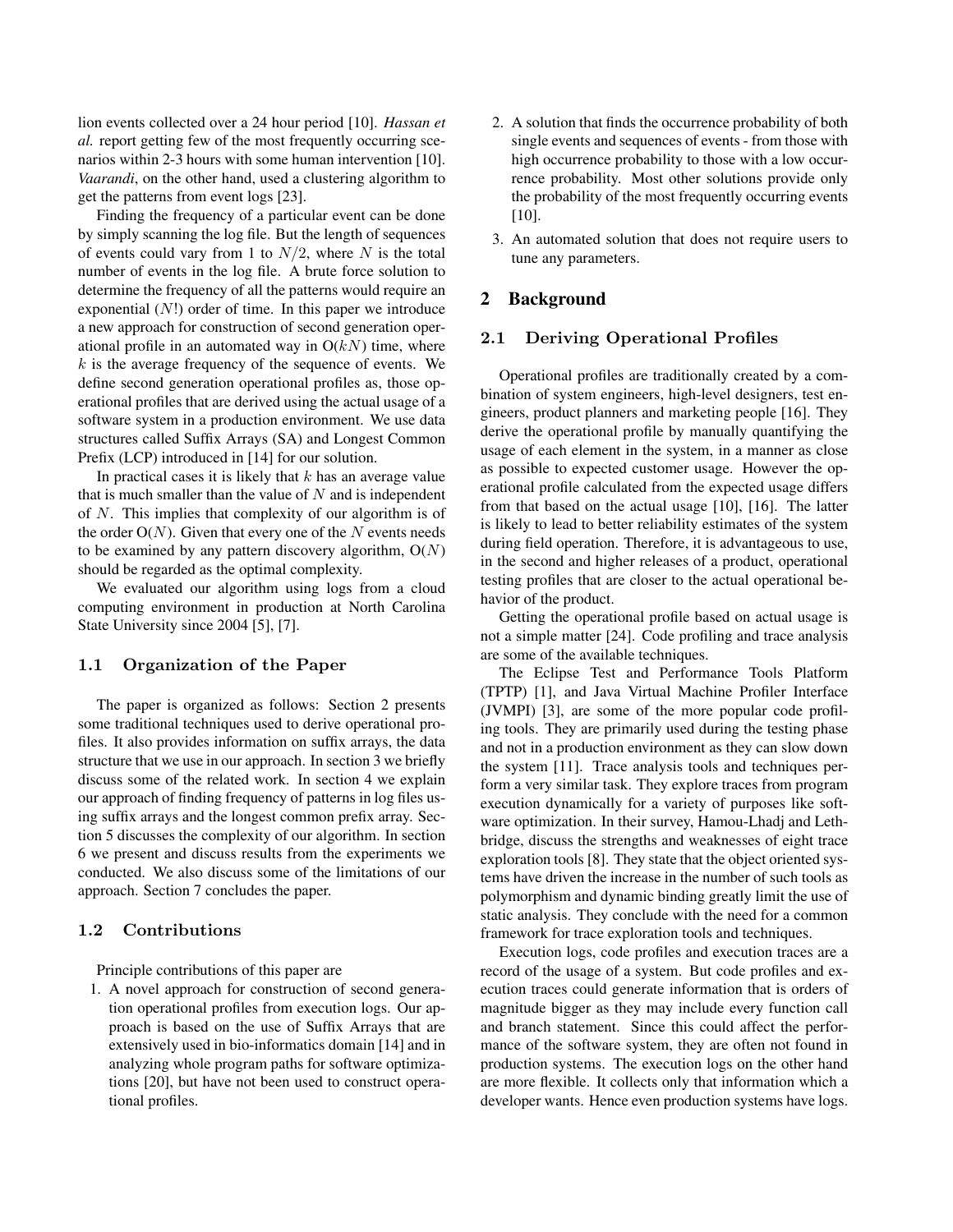| i              |    | SA(i) Suffix | LCP(i)   |
|----------------|----|--------------|----------|
| 0              | 11 | a            | $\theta$ |
| 1              | 8  | abra         | 1        |
| $\overline{c}$ | 1  | abracadabra  | 4        |
| 3              | 4  | acadabra     | 1        |
| 4              | 6  | adabra       | 1        |
| 5              | 9  | bra          | 0        |
| 6              | 2  | bracadabra   | 3        |
| $\overline{7}$ | 5  | cadabra      | 0        |
| 8              | 7  | dabra        | 0        |
| 9              | 10 | ra           | 0        |
| 10             | 3  | racadabra    | 2        |

**Table 1. Example: SA of the text "abracadabra" and the LCP**

These logs can be used to build operational profiles that are based on actual usage of the production system by the user.

#### 2.2 Suffix Arrays

Manber and Myers invented the suffix array (SA) to identify all possible occurrences of a pattern in a text [14]. SA is a data structure that was built to improve the space and time efficiency of suffix trees. *The SA of a given string A, is defined as the lexicographical ordering of all the suffixes of A*. Suffixes of a string, say "abcd" are the strings, "abcd", "bcd", "cd", and "d" and prefixes for it are "abcd", "abc", "ab", and "a". Table 1, illustrates the suffix array data structure with an example. The third column contains all the possible suffixes of the string "abracadabra", which we will call A. The second column is the suffix array for A. The suffix "a" would be the first string in the lexicographical ordering. The index position at which "a" is found in the string A is the value that is stored in the suffix array, here the value being 11. The LCP is an array that is as big as the SA and stores the length of the longest common prefixes between adjacent strings in the SA. For example in Table 1, we see that the second and third suffixes are "abra" and "abracadabra". The longest common prefix between these two strings is "abra", the length of which is four. Hence we can see the value of 4 in the LCP array at the position corresponding to "abracadabra". Thus if the LCP value for a suffix is  $k$  ( $>$ 0), then the first k characters in that particular suffix is a pattern that occurs at least twice in the text. This is the property that we will exploit in our approach. In our approach we define a repeating pattern as a subsequence of events that appears more than once in the given sequence of events. Since some of these repeating patterns may be contained in others, we will concentrate on those longest ones called the maximal-length repeating patterns, or the maximal patterns for short. Given a set of repeating patterns that occur in the same locations in a given sequence, the longest pattern is called the maximal-length repeating pattern.

*Manber and Myers* state that one of the basic applications of SA and LCP is to search all the instances of a pattern in a text [14]. This is because all similar patterns are clustered together in the lexicographically sorted SA. Therefore we need to search only for the first occurrence of a pattern in the SA. When  $N$ , the length of the text, is large as in the case of human genome or as in our case of huge log files and the text remains constant, the search using SA and LCP of the text is better than other techniques. Since a small change to the text A may require SA and LCP to be constructed from scratch, SA and LCP are generally used for text that does not change. Some of the new algorithms can construct the SA in  $O(N)$  time in the worst case [13, 26], and can construct the LCP in  $O(N)$  time [12]. The search for the pattern is then a simple augmentation to binary search and we can find the position of all the z occurrences, of a pattern of length  $P$ , in the text of length  $N$ , in  $O(P + log N + z)$  time.

# 3 Related Work

The usefulness of analyzing log files has been long recognized. Tools like SEC [22], Splunk [6], and Swatch [9], are used to monitor log files. SEC is an event correlation tool, Splunk is a log management tool, and Swatch is a log monitoring tool. All the three of them and other similar log analysis tools can only monitor the logs for a particular event or sequence of events. Most of them perform a regular expression match. What is common in them is that the event(s) need to be known in advance. Once known, they can analyze the event(s) in the log file and get the frequency of them to build operational profiles. But we need the expertise of the developers to come up with the event or sequence of events. The developer has to think of all possible cases for a particular action and all the actions for which we need the frequency. Using SEC, Splunk, and Swatch we can only find out the usage probability of the sequences we search for. We cannot find the most frequently used part of the system, unless the developer thought of it earlier. This technique helps verify the developers prediction, but does not itself calculate the operational profile. However these tools can be used to extract the event identifiers from the log files to be used by other automated operational profilers for finding repeated sequence of events.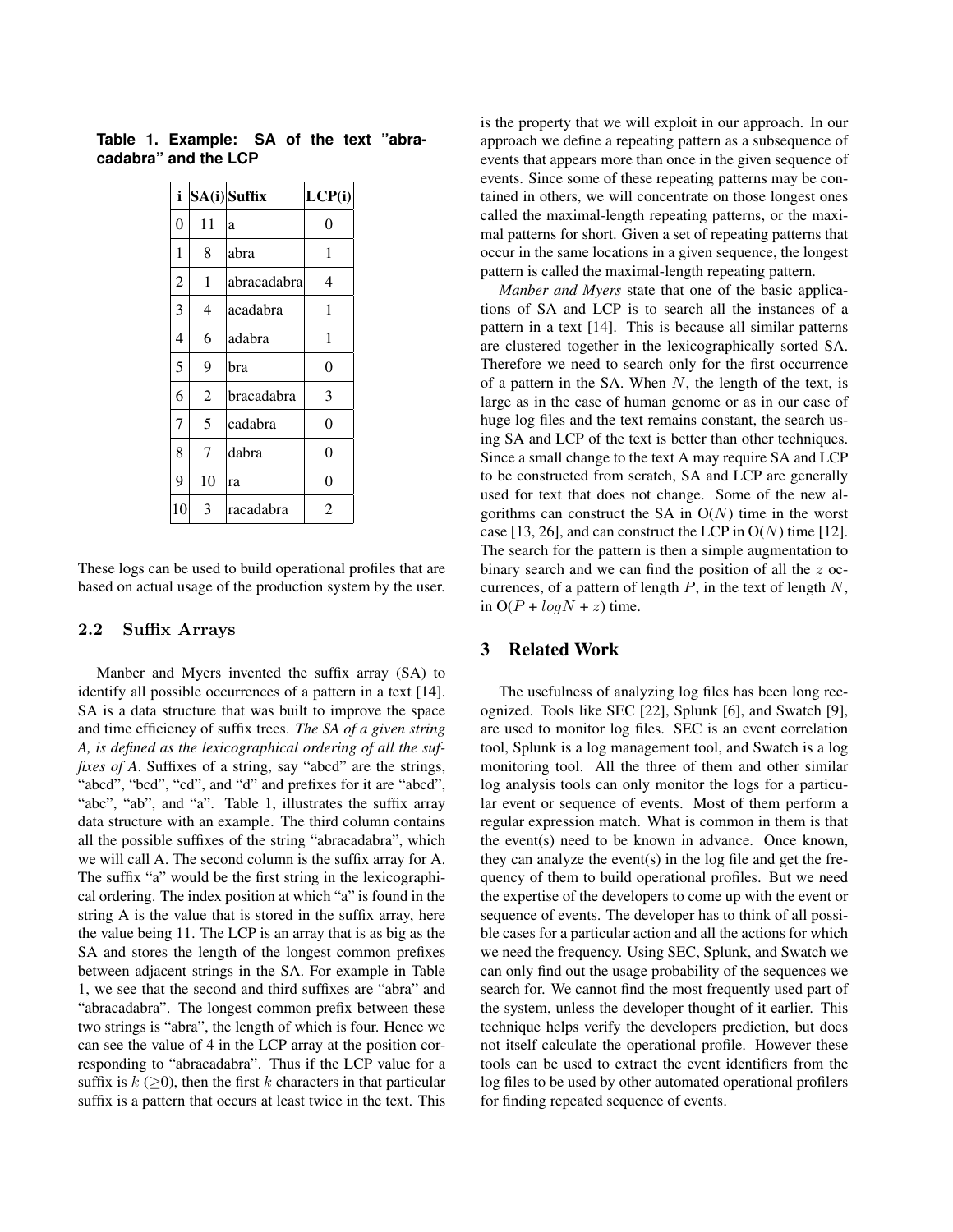*Hassan et al.* [10] and *Vaarandi* [23] have come up with other solutions to analyzing log files that have overcome this issue. They do not require the developers to come up with sequences of events before the analysis starts. *Hassan et al.* use a log compression approach to identify patterns and their densities in the log files. In their approach they exploit the fact that a file with more repetition in it will be compressed more by a tool like gzip. They split the log file into equal sized periods, and compress each of them. They plot the compression ratio as a log signal to find the period with the greater density. This period is likely to have more repetitions. An engineer of the system then identifies the pattern that is repeating and writes filtering rules for it. Therefore it only aids the human in identifying patterns, thus making it a semi-automatic approach which cannot avoid human intervention. The log file is filtered of this pattern and then all the steps are repeated again. In this approach we can only detect the top few sequences and their relative densities, and it takes 2-3 hours to just come up those.

Operational profiles are often derived using clustering algorithms [15], [16], [17] which have non linear time complexities. *Vaarandi's* tool called Simple Log File Clustering Tool (SLCT) [23] uses a novel clustering algorithm to mine for patterns in log files. The tool has very low execution times that vary from 7-11 minutes for a log file of size 1 GB. He exploits log file properties such as (a) Most words in a log file occur only a few times, and (b) Frequently occurring words have a high correlation. The clustering algorithm itself has three steps, viz. building data summary, building cluster candidates, and selecting clusters from this set. The performance of this clustering algorithm proposed by is highly sensitive to a user-specified parameter called support threshold, which makes the algorithm hard to use by other users. Our algorithm on the other hand does not require the user to tune any parameters. Also the SLCT algorithm finds only single line patterns, i.e. the count of a particular log line only unlike our algorithm that can find patterns that extend across multiple lines.

# 4 Our Approach

Fig. 1 illustrates our approach to get the operational profile from the execution logs. It consists of three steps, viz. Log Abstraction, Construction of the data structures SA and LCP, and Finding the patterns.

#### 4.1 Log Abstraction

Abstracting the log lines to an event type is an important preprocessing step. An example of log abstraction procedure was proposed by *Jiang et al.* recently [11]. Tools like SEC [22], an event correlation tool or Swatch [9], a log



**Figure 1. Main steps in our approach**

monitoring tool can also be used to abstract the event identifiers from the log files. Both of these are rule based, and hence light weight and easy to use. In our approach we used a technique similar to the one used by *Xu et al.* [25]. Source code analysis is done to identify the statements that print to the log file.

The first step is to identify the function (method) that is called to print the log messages in the log file. To do this we randomly select some lines, say a hundred, from the log files. We identify the message type in these log lines. Then we search for the message types in each of these log lines, in the source code using the search function of a text editor. Thus we find the method used to print these statements into the log file. In our case study, a method called notify(\$error, \$LOG, \$data) was used to print to the log file. Then we extract all the calls to this particular method. For example

```
(1) notify($ERRORS{'OK'}, 0, "$node ssh
port $port open");
```
(2) notify(\$ERRORS{'WARNING'}, 0, "failed to run newsid.exe on \$computer\_node\_name, exit status: \$newsid\_exit\_status,output: \$newsid\_output");

The parameter which holds the data printed in the log file is extracted. The data is a string with constants and variables. In our case study, the third parameter called \$data holds this string value. We build a regular expression with this parameter. In the regular expression we maintain the constant part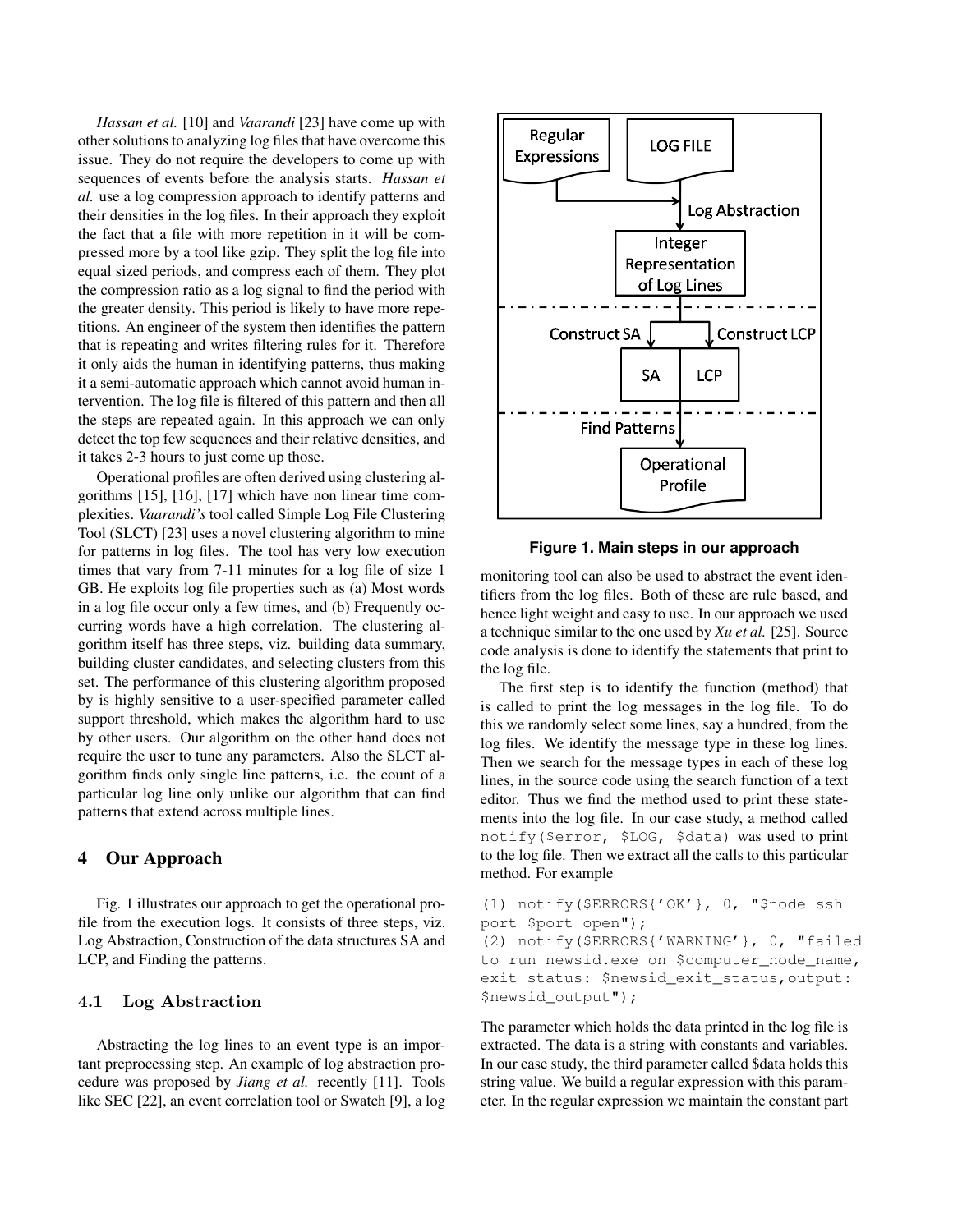of the string, but replace the variable with a '(.)+'. Also we assign a unique integer to each regular expression. These steps have to be done only once for an application. The regular expressions and the corresponding integers are the same for all the log files of a particular application. Examples of regular expression from the case study are

1: ssh port (.)+ open\$ 2: failed to run newsid.exe on (.)+ exit status:  $(.)+$ , output:  $(.)+$ \$

A particular line in the log file will match with at least one of these regular expressions. When more than one match occurs we choose the match with the regular expression of greater length. This matching is done using the boost-regex library available in C++ distributions. We replace each log line by the unique integer corresponding to the matching regular expression. The integer representation of the events in the logs is easier to manipulate using SA and LCP than the actual names of the events. Since the abstraction of a line of log is independent of the abstraction of another line, it is a problem with an embarrassingly parallel solution. In our case study a 100 MB log file was abstracted to its integer equivalent in 99.64 minutes. This was done on an 8 core system running centOS with each core being a Intel(R) Xeon(R) 2.00 GHz CPU, and 2 GB memory. We used the #pragma omp parallel for num\_threads(6) directive to run the abstraction on 6 parallel threads.

#### 4.2 Construct SA and LCP

We build the SA and LCP of the integer representation of log events using  $O(N)$  algorithms. Many such algorithms are known. In our work we used the suffix array construction algorithm proposed by *Zhang and Nong* [26] and LCP construction algorithm by *Kasai et al.* [12] respectively. An example of SA and LCP for a sample string is illustrated in Table 1. Note that a suffix array represents a sorted version of all subsequences that appear in the events extracted from the log files; and LCP (longest common prefix) counts how many events are common to two neighboring sequences in the sorted list.

### 4.3 Find Patterns

We use the LCP to identify all the possible patterns, including single length ones, in the list of events gathered from the log file. Recall that the LCP array contains information about how many events two neighboring sequences in sorted order have in common, it is straightforward to count how many events are shared among more neighboring sequences as illustrated in Fig. 2. In our approach the log events are replaced by integer indexes as explained in Section 4.1. In the example though, the suffixes we consider are letters of the English alphabet for ease of understanding.

| i   | SA(i) | Suffix | LCP(i)         |                                                        |
|-----|-------|--------|----------------|--------------------------------------------------------|
|     |       |        |                |                                                        |
| 156 | 30    | MCA    | 1              |                                                        |
| 157 | 3     | QWBCA  | 0              |                                                        |
| 158 | 15    | QWBCX  | 4              |                                                        |
| 159 | 94    | OWERTY | $\overline{2}$ |                                                        |
| 160 | 56    | OWERT  | 5              |                                                        |
| 161 | 72    | OWERX  | 4              | LCP(i) > LCP(162)                                      |
| 162 | 36    | QWETU  | 3              | $LCP(162) = 3$                                         |
| 163 | 47    | OWETX  | 4              | $LCP(i)$ >= $LCP(162)$                                 |
| 164 | 24    | QWEX   | 3              |                                                        |
| 165 | 81    | QWMBC  | 2              |                                                        |
| 166 | 65    | QWMBE  | 4              | Note: In the Suffix column,                            |
| 167 | 89    | RCA    | 0              | we show only the prefixes<br>of the suffix and not the |
|     |       |        |                | entire suffix                                          |

#### **Figure 2. Operational Profile from LCP and SA**

Consider row 162, with value *(36, QWETU, 3)*, which is in bold font in the figure. We use the term LCP value for a particular integer in the LCP array. Each LCP value greater than zero indicates a pattern that has repeated at least once. To calculate the frequency count of the pattern we examine the LCP values after and before the element in the LCP array currently under examination, in that order. We count the number of LCP values after the current element in the LCP array under examination, till we reach a LCP value less than it. Then we count the number of LCP values before the current element in the LCP array under examination, till we reach a LCP value less than it. In the latter case we compare the absolute values instead of the actual values in the LCP array. The aggregate of these two counts  $+2$  is the frequency count of the pattern.

In our example, the LCP value at position 162, is three. Since three is greater than zero, we count the number of LCP values after this entry till we reach a value less than three. In this example there are two such entries, namely four, and three. The count now is therefore two. At index 164 when the LCP value is equal to the LCP at the current index 162, namely three, we change the LCP value at index 164 to negative three. This is done to indicate that the pattern at index 164 of length three is a repetition of the current pattern at index 162, namely 'QWE' and that we should avoid double counting of the patterns. We now compare the LCP value at current index 162 with the absolute value of the LCP value before the current position. We find two entries, namely four and five before we reach two, a value less than the current LCP value. The count therefore becomes four. Therefore in our example the frequency of the pattern at the current position is four plus two, i.e six. The pattern itself begins at the first character of the current suffix and is of length equal to the current LCP value. In our example the first character at the current position is 'Q'. The LCP value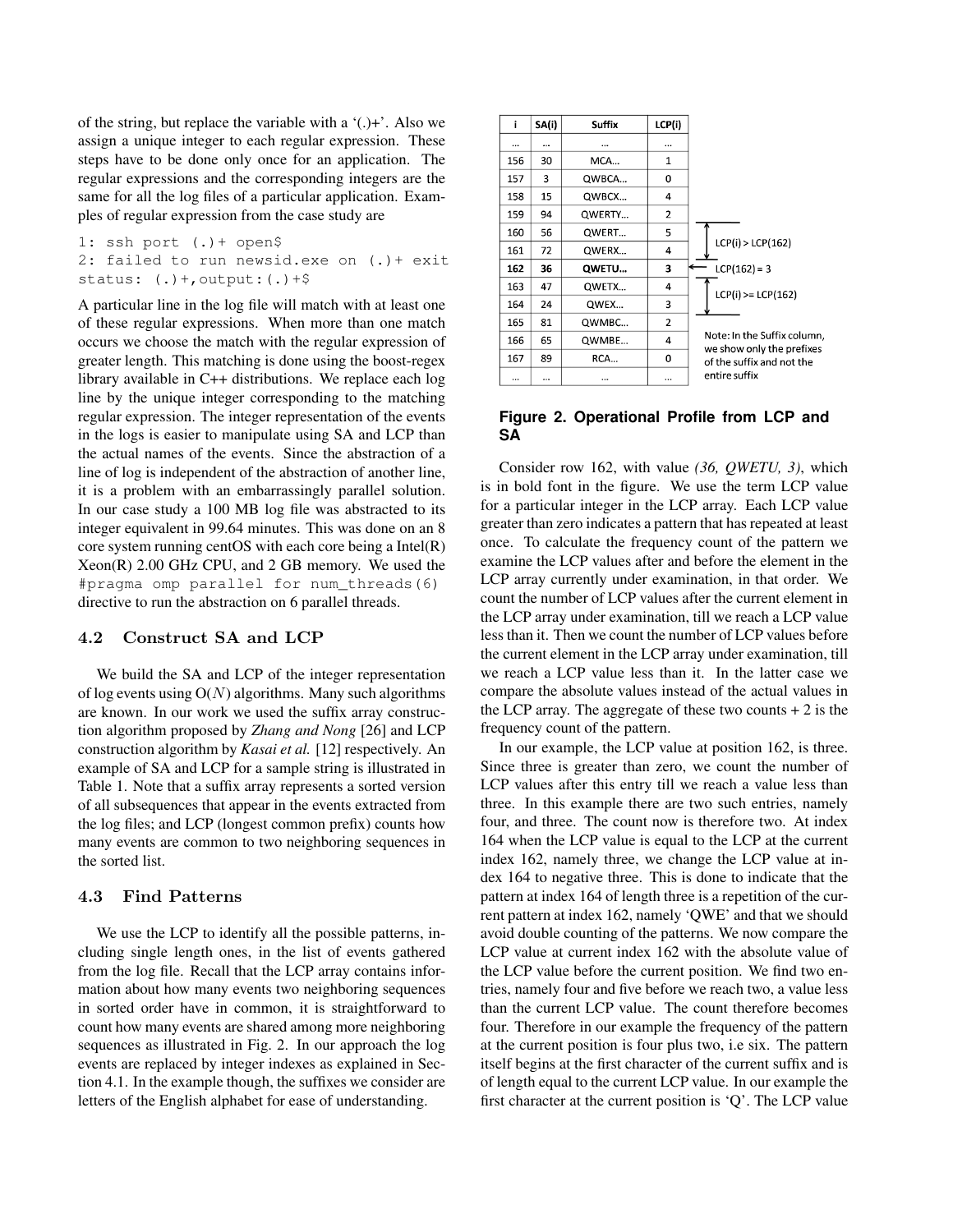is three. Therefore length of pattern is three. Hence the pattern in this case would be 'QWE'. Thus we have found out that the pattern 'QWE' occurs six times in the text. In our approach we get a sequence of integers as the pattern, and therefore will have to transform the integers to actual event names using the correspondence between the integers and the regular expressions from the first step explained in Section 4.1.

Thus, by exploiting the unique properties of SA and LCP, originally used to detect all occurrences of the given pattern in text, we detect all the possible clustered sequence of events (patterns) and the number of times each occurs in the log file (the text), and hence build the operational profile.

# 5 Algorithm Analysis

#### 5.1 Complexity Analysis

Let  $N$  denote the number of lines in a input log file to be processed. We can compute the cost of the each step of our approach as follows.

Log Abstraction : We read the log file line by line and store it in a vector. We replace each log line by an integer finally. We read the log file in chunks of size  $n(n \ll N)$ so that we can optimize on space required, when log files are very large. We also read the regular expressions for the application into vector of size  $M$ . To read the entire log file and the regular expressions we need  $O(N + M)$  in time and  $O(n+M)$  in space. Since M is constant for a particular application and if it is significantly smaller than  $N$  (in our case study  $N = 6,195,200$ , and  $M = 2629$ ), the time and space complexity for the read operation will be  $O(N)$ . Value of M differs from application to application, but in each application it remains a constant irrespective of the growth of the value  $N$  for that application.

Below is the pseudocode for the abstraction algorithm.

```
1: for each line in log_file:
2: for each regex in regex_file:
3: if match(line, regex) != 0
4: return regex_id
5: endif
6: end for
7: end for
```
The match(line, regex) method in line 3 does the matching between the line of text in the log file of length  $n$ , and the regular expression of length  $m$ . The time complexity of this step is  $O(m + n)$ . The value  $K = m + n$  is not related to  $N$ . But the maximum value of  $K$  is constant for a particular application. The inner *for* loop executes M times and the outer for loop executes  $N$  times. Hence the time complexity of this step is  $O(KMN)$ . As K and M are constant for a particular application, the value of  $N$  is the only value that grows in an application. Therefore in O-notation, the time complexity of this step is  $O(N)$ . If K or M is a large constant then performance degradation can occur. In our case study, the value of  $K$  was never over 700 and the value of M was 2629 both of which are much smaller than the maximum value of  $N$  which was 6,195,200. The output is an array of integers one for each line on the log file. Thus the space required for this step is  $O(N + M + N)$  for the input vector, regular expression vector and output array respectively. Since M can be considered a constant with respect to the application, the space complexity is also  $O(N)$ .

Construction of SA and LCP : In this step we construct the SA and the LCP array using linear time algorithms. Such algorithms require both  $O(N)$  space and time[26, 12]. For example, the suffix array construction algorithm proposed by *Zhang and Nong* recursively reduces the problem size at least by a half in each iteration and each iteration performs  $O(N)$  work, therefore, it requires  $O(N)$  time overall. In addition, it reuses the same workspace of  $O(N)$  size at different iterations, thus it uses  $O(N)$  space altogether as well. The LCP array construction algorithm by *Kasai et al.* [12] passes through SA array once without any additional storage. Therefore, both SA and LCP can be constructed with  $O(N)$  storage.

Finding Patterns : In this step we count the number of patterns using the LCP array. For each element of LCP array,  $LCP(i)$ , our algorithm looks forward and backward as follows.

```
for each i less than N
  Initialize count to 0
  //To find the count of similar patterns
  //Scan lcp values after current index
  //Skip the iteration if lcp[i] < 0
  j = iwhile lcp[i] \leq lcp[j+1]Increment count
    if(lcp[i] == lcp[j+1])//negate lcp[j+1] to indicate
      //repetition
    endif
    j = j + 1end while
  //Scan lcp values before current index
  j = iwhile lcp[i] \leq abs(lcp[j-1])Increment count
    j = j - 1end while
end for
```
In this procedure, we need to examine no more than  $k+1$ LCP values at a cost of  $O(k)$ , where k is the average frequency of the sequence of events. The above procedure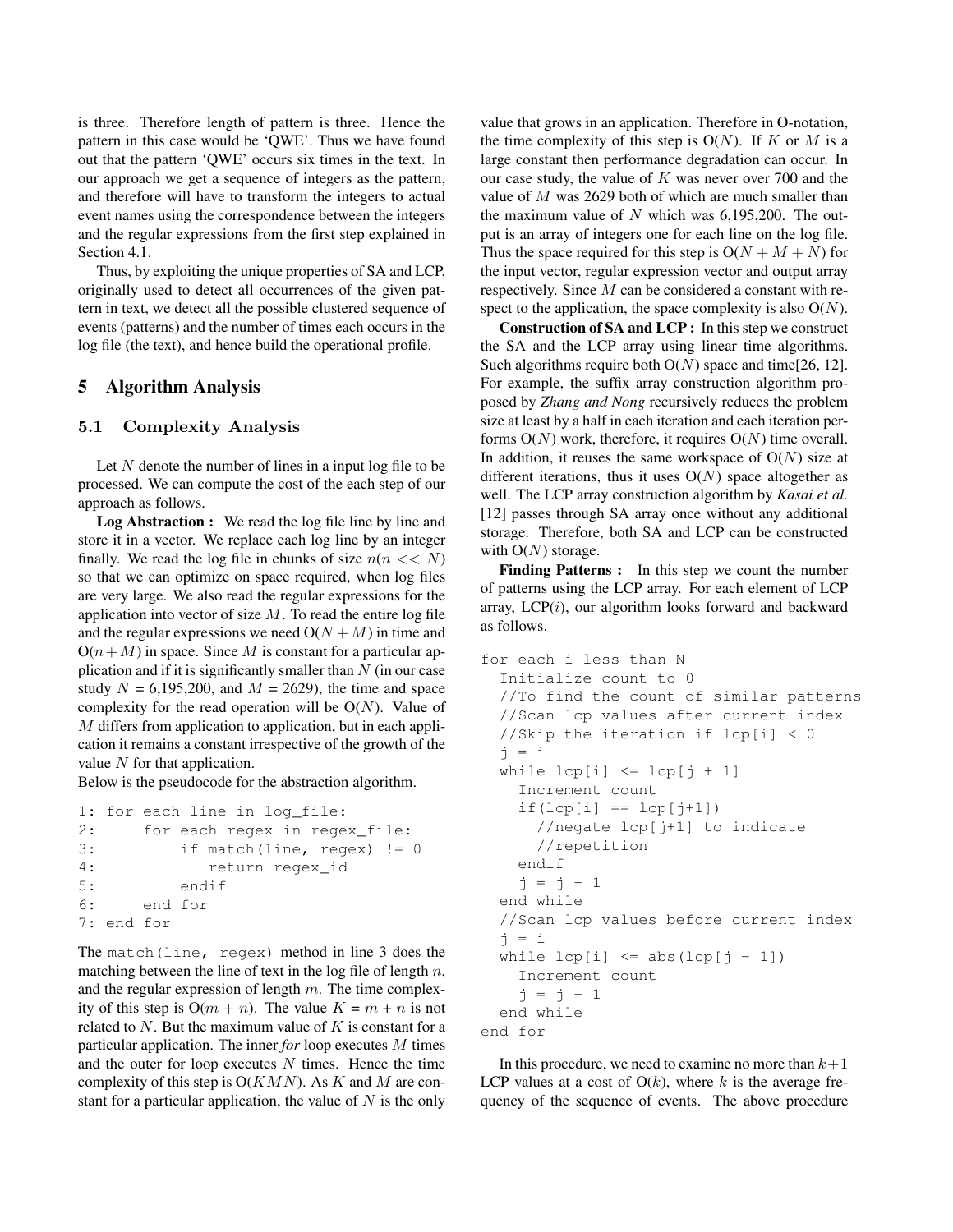identifies k neighboring suffixes with  $LCP(i)$  leading events in common. Note that  $LCP(i)$  is the maximum number of events the suffix i has in common with the suffix  $(i - 1)$ . If the suffix  $i$  has more events in common with any other pattern, that pattern must involve the suffix  $(i + 1)$  and such a pattern would be counted in the next step.

Let  $K$  denote the maximum value of  $k$ , then the total cost of this step is  $O(KN)$ . A more accurate bound on the cost is  $O(\bar{k}N)$ , with  $\bar{k}$  being the average number of occurrences of a pattern. For a fixed set of possible events, the value of  $k$  of a random sequence of these events will increase as a linear function of  $log(N)$ . However, for practical applications, we postulate that  $k$  is approximately constant - it does not vary much with  $N$ , and is much smaller than  $N$  for large  $N$ . In our case studies we found that k was on the average equal to 5 whereas N was as large as 6,195,200. If  $\overline{k}$  is much less than N, then the time complexity of this step is  $O(N)$ . This step produces an array with  $N$  elements, each representing the number of occurrences of the longest repeating pattern starting with the event at  $SA(i)$ . Therefore the space requirement is  $O(N)$ .

Time and space complexity of our approach is the sum of the time complexity of the steps above. Hence it is  $O(N +$  $N + N$ ) which is O(N).

#### 5.2 Correctness

Since we identify patterns with LCP, our algorithm identifies all maximal patterns in the log files. Recall that a maximal pattern is the longest repeating pattern. In the example given in Fig. 2, the shortest repeating pattern starting with 'Q' is 'QW' which repeats 10 times. The pattern 'QW' is a maximal pattern because it also contains a shorter pattern involving 'Q' only. We say pattern 'Q' is covered by 'QW'. The pattern starting with 'W' will appear later in the suffix array and would include the 10 occurrences already shown but may have other occurrences as well. Therefore, pattern 'W' is not covered by 'QW'. In general, any prefix of a maximal pattern will appear at least as many times as the maximum pattern itself. If it only appears as many times as the maximal pattern, it will not be counted separately in our approach. If it appears more times, then it will be counted separately or counted as part of another maximal pattern. In the same example, the length 2 pattern 'QW' appears more times than any of the length 3 patterns starting with 'QW', therefore, it is counted separately.

To see that our approach actually counts all repeating maximal patterns, we observe that the suffix array sorts all  $N$  suffixes of a list of  $N$  events. Any subsequence appeared in the log file has a chance to be the prefix of one such suffixes. In this sorted list of suffixes, any repeating patterns will appear next to each other by construction [14]. The LCP array records the length of the longest-common

2009-03-22 21:45:28 10.192.7.5 ssh port 22 open 2009-03-22 21:45:28 | VCL::Module::OS OS object successfully created 2009-03-22 21:45:28 | VCL::inuse object created and initialized

#### **Figure 3. Examples of Log Entries from VCL**

prefixes, i.e., the maximum number of common events in two neighboring sequences in the sorted order. The 'Find Patterns' algorithm in step 3 of our approach explained in section 4.3 identifies the maximal repeating patterns as explained. In addition, it also counts the number of occurrences of each maximal pattern.

#### 6 Results

We explore further using an implementation of our approach. The machine used for testing was a Intel(R) Xeon(R) 2.00 GHz CPU, with 2 MB of cache and 2GB of RAM, running centOS 5.2. The implementation was written in C/C++ and compiled with the 4.1.2 release of the GCC compiler with the omit-frame-pointer flag turned on for optimization. We used log files from the Virtual Computing Lab (VCL) [5], [7], a cloud computing environment that reserves resources with the desired set of applications for remote access. VCL is written in several languages including perl and has about 25 modules and more than 60,000 lines of code. Fig. 3 has example entries from VCL logs. The IP-Address was anonymised for security.

We tested our operational profile generation implementation on a sample log file. We manually verified the correctness of the results.

We wrote all the sequences of events, of varying lengths, into an ASCII file in sorted order according to their frequency of occurrence in the log file. For each of the log files we recorded some run time details like number of events in the log file, time taken for execution to complete (in seconds) and the percentage of time spent on input/output. The objectives were:

- 1. To experimentally demonstrate our claim of  $O(N)$ .
- 2. To discuss the operational profile with the technical lead of the VCL application for his interpretation of the operational profile.

#### 6.1 VCL Logs

In this case study we used five different log files of sizes 332 MB, 306 MB, 273 MB, 192 MB, and 59 MB that spanned 4 weeks of operation of the NC State University Virtual Computing Laboratory (VCL) operation. The first 4 log files had more than a million events and the fifth one had 356,950 events. Table 2, shows the number of events in the sample, the time to find patters, the value of  $\overline{k}$ , and the total time needed to calculate and output operational profile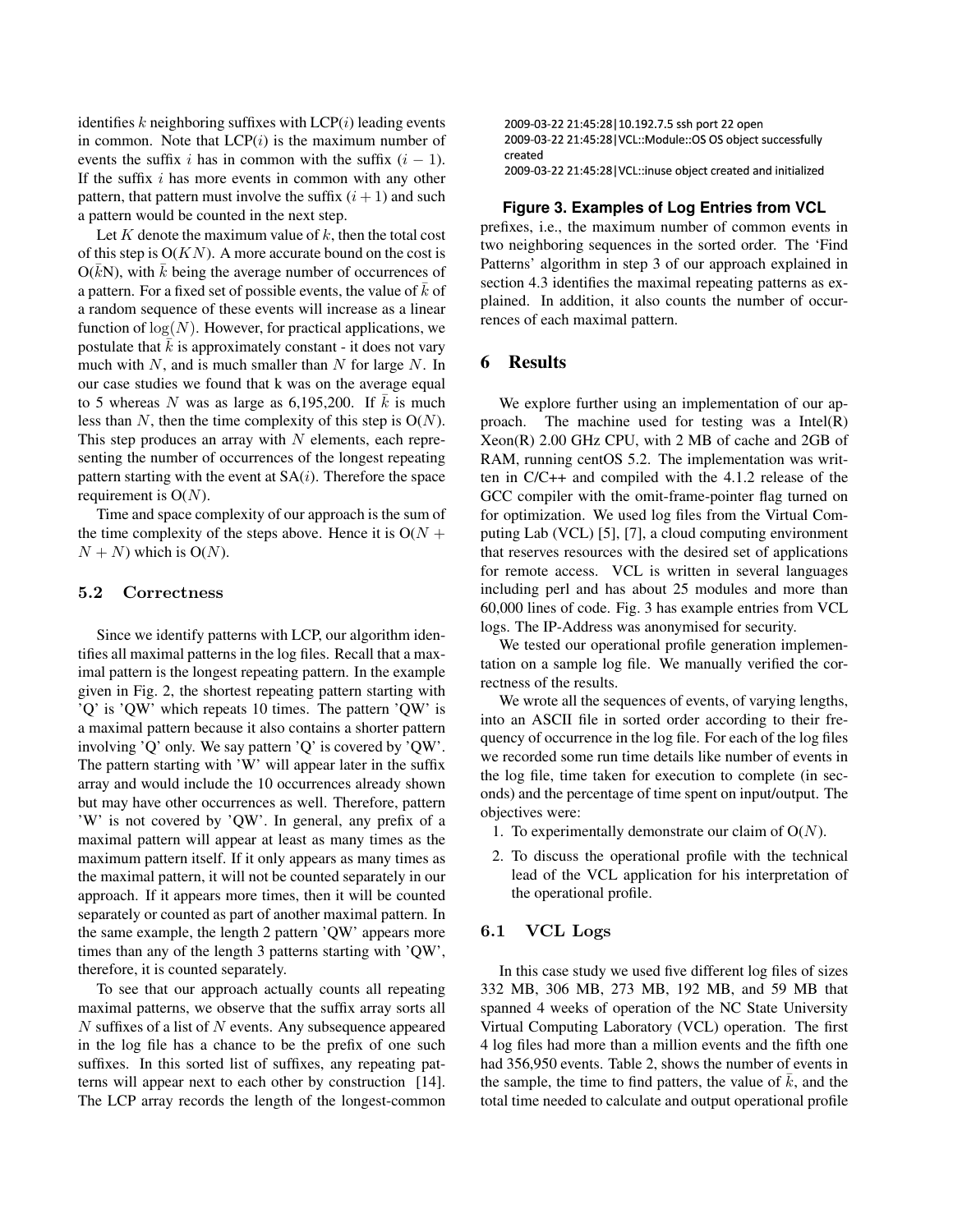| No:of Events Find<br>(100,000's) | <b>Pat-</b> $k$<br>terns (secs) |   | Total Time<br>$($ ln-<br>cluding I/O) (secs) |
|----------------------------------|---------------------------------|---|----------------------------------------------|
|                                  | 0.055805                        | 2 | 1.14445                                      |
| 2                                | 0.105715                        | 3 | 2.34686                                      |
| 3                                | 0.161791                        | 4 | 4.31964                                      |
| 4                                | 0.224572                        | 4 | 6.66332                                      |
| 5                                | 0.33063                         | 4 | 10.0355                                      |
| 6                                | 0.423281                        | 4 | 13.8074                                      |
|                                  | 0.348127                        | 3 | 17.0773                                      |
| 8                                | 0.572854                        | 4 | 22.7966                                      |
| 9                                | 0.646797                        | 4 | 26.073                                       |
| 10                               | 0.754963                        | 4 | 31.0628                                      |

**Table 2. VCL Log Data. Total number of events covered is 5,500,000.**

for that sample. We can see that the total execution time, including I/O is a lot more than the time needed to calculate the patterns, and that it grows rapidly with the number of events N. This is because I/O to disk slows down the process.

We considered 10 independent samples of VCL log files. One with 100,000 events, another with 200,000 events and so on, till 1 million log events were reached in increments of 100,000 events. Each of these 10 files were from different parts of the log files with no overlap between them.

In Fig. 4, we see the relationship between execution time and the number of events in each run. The  $\overline{k}$  value of each data point is shown in the graph. The execution time increases approximately linearly with the number of events. We note that  $\bar{k}$  is between 2 and 4. A drop in execution time occurs in the 700,000 events sample because its  $k$  value drops from 4 to 3. In order to test if our approach works for very large files, we concatenated all five log files to get one very large log file of size more than 1GB with 6,195,200 events. The time taken to find all patterns in this file was 5.9457 seconds. The corresponding  $\overline{k}$  value was 5 and the total execution time including I/O was 718 seconds.

Second generation operational profiles can be used in a number of ways. One is to optimize the application and to find anomalies. For example, Table 3 gives us information on the top two operations in VCL. The values in the table are averages across the 5 files. The entire ASCII file with all the identified event sequences, the lengths of these sequences and frequency of occurrence in the log file, sorted in descending order of their frequencies, was shown



**Figure 4. Execution Time vs. Number of** events in VCL log.  $\bar{k}$  is shown next to each **data point.**

**Table 3. The Operational Profile Collected from VCL Logs**

|                 |       | VCL Operation  % of occurance Length of Sequence |
|-----------------|-------|--------------------------------------------------|
| Database Access | 15.73 |                                                  |
| Load OS Modules | 13.38 |                                                  |

to the technical lead of the VCL application. The entire interview, including the identification of sequences and the following discussion on the significance of these event sequences lasted for 30 minutes. He used the 'less' and 'tail' command, available in the linux OS, to view the most frequent and least frequent event sequences from the ASCII file. From the list of the most frequent event sequences in the beginning of the file, he identified the following

- 'Load OS Module' : This was expected to be one of the most frequent operations and it showed up in the top of the list. Every time a VCL reservation is made the 'Load OS Module' operation is performed.
- 'Database Access' : It was interesting to the technical lead to know that the 'Database Access' was also among the most frequent operations. This operation polls the status of a VCL reservation and updates the database and is non critical. As a result of this study they can reduce the number of queries to the database from 15.73% to a more efficient value.

We also discussed the least frequently occurring events that were found at the end of the results file. These were the events that occurred only once in the log files. These events can be interesting because they may indicate anomalies. Two of these events that the technical lead described as worth additional attention were.

1. neighbor request (.)+state set to deleted\$ : This is an event sequence of length one. This occurs when a ma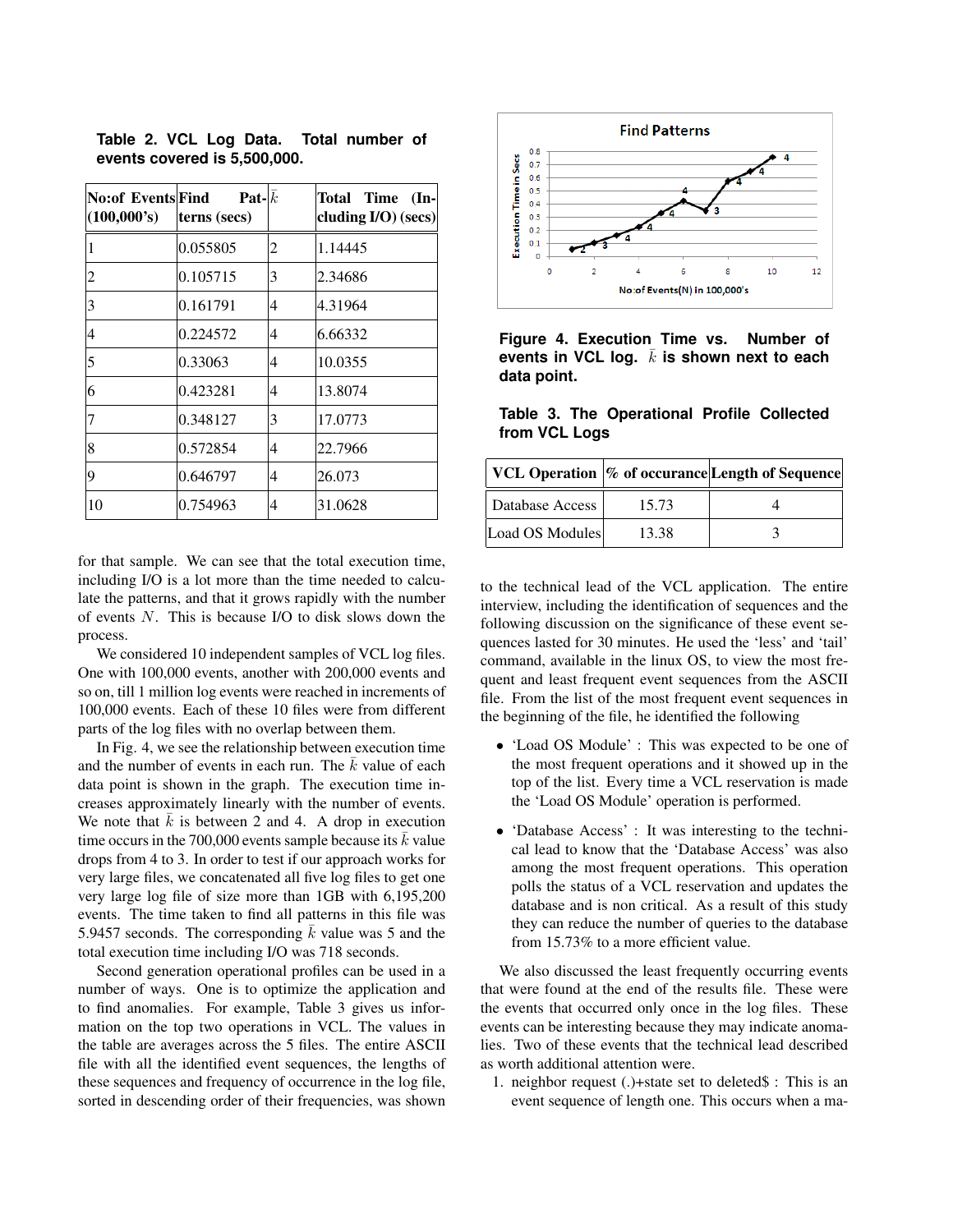chine that already has an image loaded is assigned to load another image. Normally that should not happen.

2. rpower status is not on, node needs to be reloaded\$ : This is an event sequence of length one. This means that the target machine has been powered off. This message indicates that the loader was not informed that the resource was unavailable prior to attempting to load the image. Perhaps an error in the scheduling algorithm?

It was pleasing to see that this second generation operational profile was found useful as a diagnostic tool that can help solve problems and optimize production codes. We plan to package our tool and make it available to the open source community.

#### 6.2 Discussion

Experimental results shown in Figure 3 are consistent with the Section 5.1 O(N) analysis of the complexity of our operational profile computation algorithm.

It is interesting to note that *Hassan et al.*'s approach requires 2-3 hours to find the first pattern in a log file with 1,152,049 log lines and of size 137 MB. In our approach we can find all the patterns in a log file of size 1GB with 6,195,200 events in about 718 seconds after the log abstraction has been done. A direct comparison can not be made due to lack of information about the computer that *Hassan et al.* used. However, it is worth noting that our log abstraction method is embarrassingly parallel and a very high speed up can be achieved.

Automation provides considerable advantage in the case of our solution. For example, in comparison *Vaarandi*'s approach the support threshold parameter has to be tuned by trial and error. Also the pattern detected is only a frequency count of individual log lines. Patterns of a combination of log lines are not be detected by *Vaarandi*'s approach . In *Hassan et al.*'s approach human intervention is needed to filter out the first pattern before the next pattern in the log file can be detected. The authors claim that for the their approach to work, a human has to peruse less than 1% of the log files. But this amounts to almost 10,000 lines when a log file of a million or more events is considered. This can be very difficult for the human. We overcome both these limitations. Every pattern irrespective of its length and frequency is detected. Also there is no human involved until the extracted patterns have to be interpretted. At that stage the human merely looks at less than a few hundred log lines. Also in the case study conducted by *Vaarandi*, 181 clusters were found [23], and in the case study conducted by *Hassan et al.* 7-10 patterns we found [10]. These are the most frequently occurring patterns. In our approach we identified and calculated the frequency of all patterns and arranged them in sorted order. Thus the most frequently occurring pattern as well as the least frequently occurring pattern can be analyzed simultaneously. By altering the condition for the sort routine from 'pattern frequency' to 'pattern length' or from descending to ascending order or any combination thereof, we can ensure that the patterns that we care for the most are at the top of the output.

Limitations : However, even our approach has some remaining limitations. For example, a software system developer still needs to look into the operational profile output to determine what each sequence signifies. This human inspection to identify what the patterns mean, takes time, and cannot be avoided with any method. In other solutions, a human will have to peruse the log file to find the sequence of events, before the operational profile can be derived. In our approach though, the operational profile is available and the human is needed only to identify what a sequence of events means. Our approach (as do all automated approaches based on logs) is typically applicable only to second and higher releases of a product, i.e., after the logs have been obtained. We could also use the log files collected during beta-testing as they will contain user usage information. Thus we could use our approach to derive an operational profile to prioritize the issues in the first release of the product. The operational profile derived by our approach is based solely on the logs. The accuracy of the operational profile is therefore directly related to the accuracy of the logging facility for that application.

# 7 Conclusion

Operational profiles are important software reliability engineering tools. In this paper we have presented an automated approach for creating second generation operational profiles using execution logs of a software product. The tool we built to do that is simple (about 800 lines of code) but very effective. Our algorithm parses the execution logs into sequences of events and produces an ordered list of all possible subsequences by constructing a suffix-array of the events. The difficulty in using execution logs is that the amount of data that needs to be analyzed is often extremely large (more than a million records per day in many applications). Our approach is very efficient. We show that our approach requires O(N) in space and time to discover all possible patterns in N events. We used an implementation of the algorithm in the context of the logs from a large cloud computing system. We were able to build a log-based operational profile in this case study in under a few seconds. When compared to 2-3 hours [10], or one staff month [16] needed by some other approaches for much smaller logs than the ones we used, this can be a significant savings in time. In our approach we collect the frequency of all possible event sequences, including the least frequent ones. From this we are able to construct comprehensive second genera